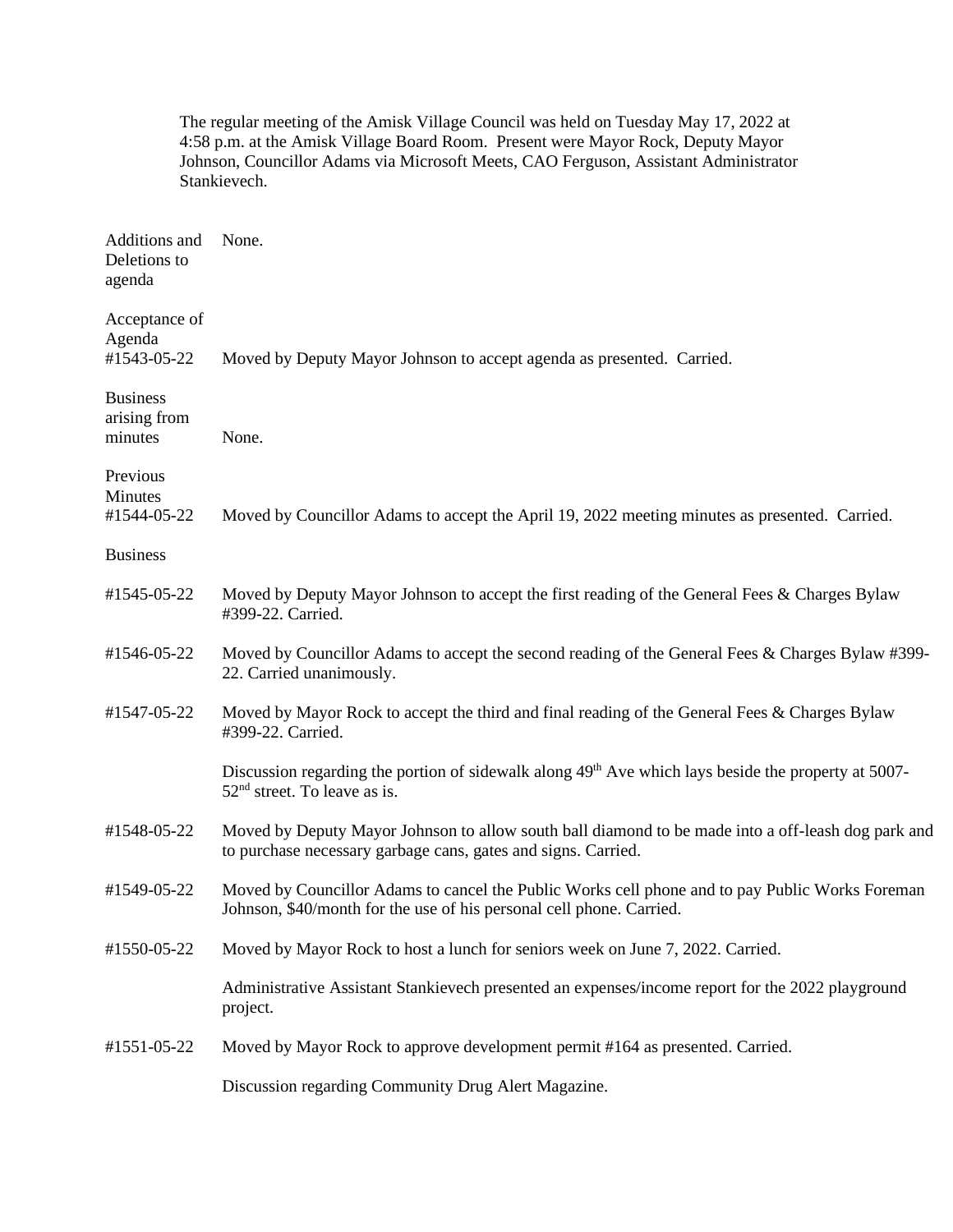#1552-05-22 Moved by Deputy Mayor Johnson to hire Carter Grabler as the summer student from June – August 2022. Carried.

Discussion regarding door hangers to advertise bylaws.

Mayor Rock gave update on 51<sup>st</sup> Street water main replacement project.

Discussion on flower baskets that will be hung on  $50<sup>th</sup>$  and  $51<sup>st</sup>$  street and  $50<sup>th</sup>$  ave.

Discussion regarding the outdoor toilets at the ball diamonds. To approach Ag Society at next meeting regarding the matter.

#1553-05-22 Moved by Councillor Adams to accept the BAR Engineering Proposal No. MP-22-032 REV.1 as presented. Carried.

Discussion regarding the placement of solar lights for the village signs.

Discussion regarding the EOEP Emergency Management course that Mayor Rock attended.

Discussion regarding the Amisk School Budget and to extend an invite to BTPS Trustee, Amisk School Principal and Amisk School PAC President to a meeting with council to discuss concerns that have been expressed by community members.

- #1554-05-22 Moved by Mayor Rock to pay for ad (\$54) in star news to congratulate Hughenden Grad class of 2022. Carried.
- #1555-05-22 Moved by Deputy Mayor Johnson to purchase flowers for Sharon Adams and Brad and Julie Adams. Carried.
- Delegations Auditor Brian King came at 6:55 pm to present the December 31, 2021 Financial Statements.
- #1556-05-22 Moved by Mayor Rock to accept the December 31, 2021 Financial Statements as presented. Carried.
- #1557-05-22 Moved by Councillor Adams to accept contract with Auditor Brian King for a four-year term from 2022-2025. Carried.
- #1558-05-22 Moved by Mayor Rock to host a public meeting at the senior's centre to present the December 31, 2021 Financial Statements on June 8, 2022 at 7 pm. Carried.

Brain left at 7:15 pm

#1559-05-22 Moved by Deputy Mayor Johnson to purchase materials needed to support the Amisk School for the village clean up on May 24, 2022. Carried.

Committee As presented.

Reports

DEM Report None.